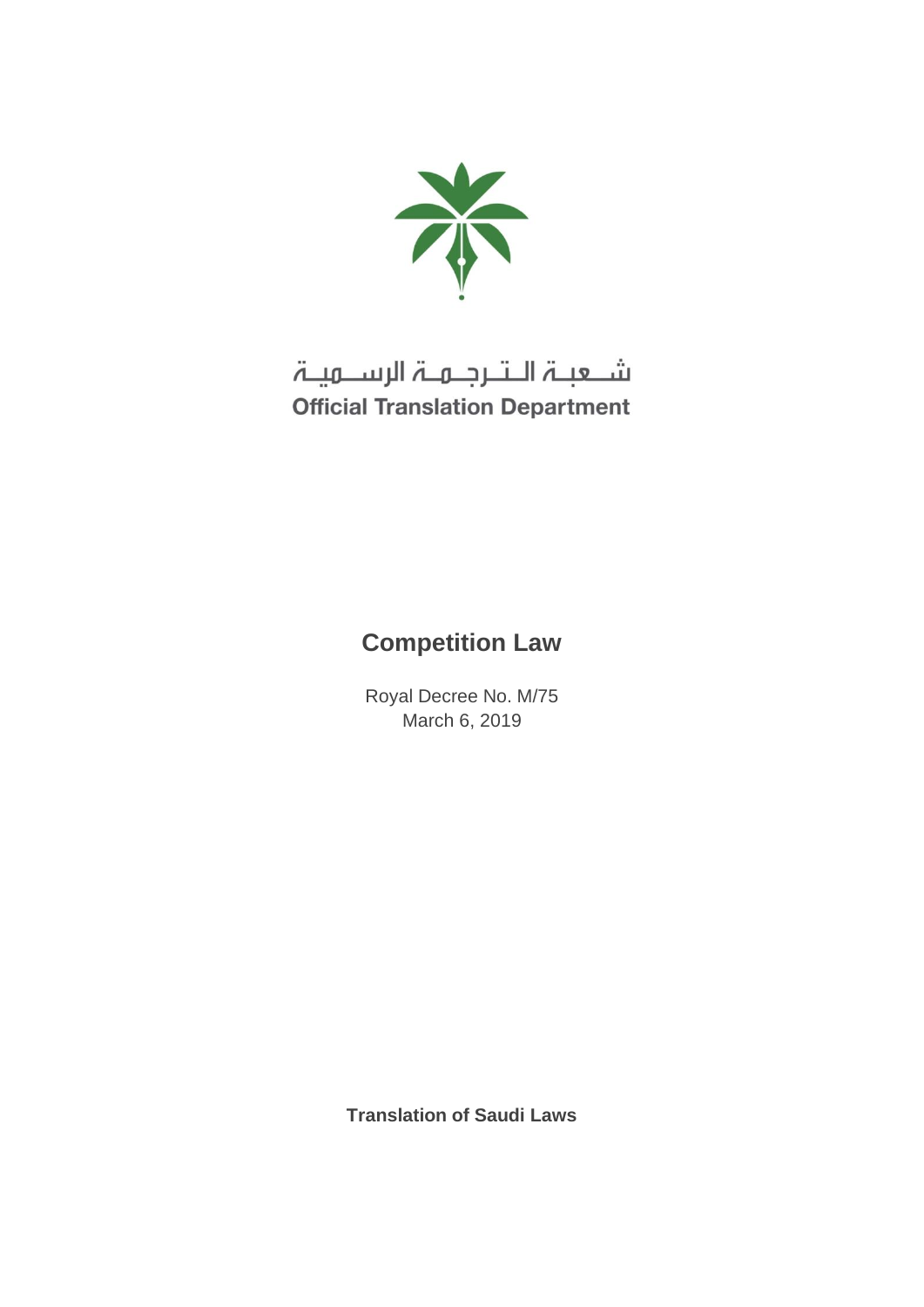

## **NOTE:**

The translation of Saudi laws takes the following into consideration:

- Words used in the singular form include the plural and vice versa.
- Words used in the masculine form include the feminine.
- Words used in the present tense include the present as well as the future.
- The word "person" or "persons" and their related pronouns (he, his, him, they, their, them) refer to a natural and legal person.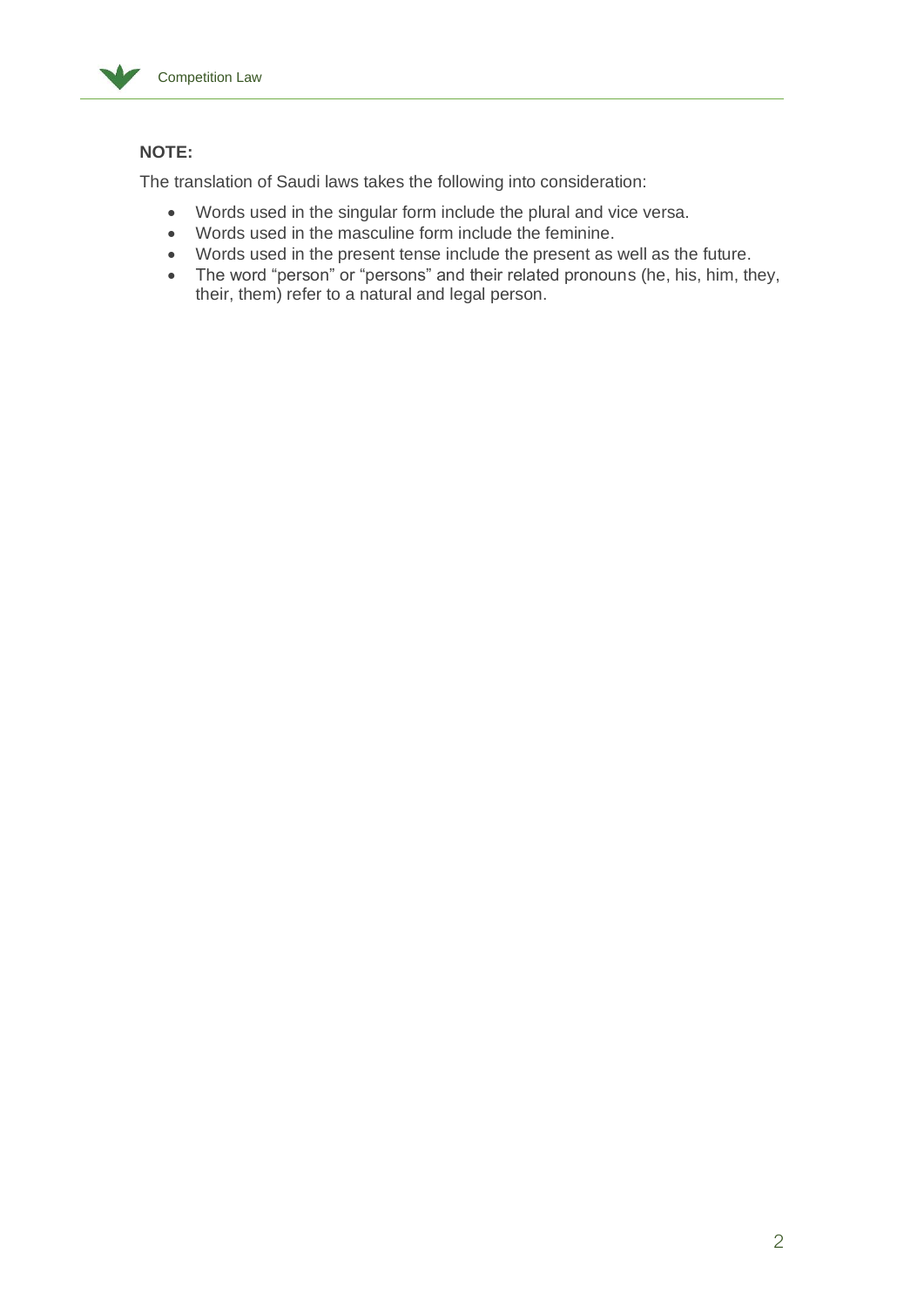

## **Competition Law**

## **Article 1**

In this Law, the following terms shall have the meanings assigned thereto, unless the context requires otherwise:

**Law:** Competition Law.

**Authority:** General Authority for Competition.

**Board:** The Authority's Board of Directors.

**Chairman:** The Chairman of the Board.

**Governor:** The Authority's Governor.

**Regulations:** Implementing Regulations of the Law.

**Entity:** Any natural or legal person engaged in an economic activity, including commercial, agricultural, industrial, and service activities, as well as the purchase and sale of goods and services.

**Market:** A physical place or any other medium where a group of current and prospective buyers and sellers meet within a specified period.

**Dominant Position:** A situation in which an entity, or a group of entities, influences the market or controls a certain percentage thereof. The Regulations shall determine such percentage in accordance with criteria approved by the Board.

**Economic Concentration:** Any activity that results in the total or partial transfer of ownership of assets, rights, stocks, shares, or obligations of an entity to another, or in the combining of two or more managements into one joint management, in accordance with the Regulations.

**Committee**: The Committee for Adjudication of Violations of the Law.

## **Article 2**

This Law aims to protect and encourage fair competition, and to combat and prevent monopolistic practices that affect lawful competition or consumer interest; thereby improving the market environment and promoting economic development.

## **Article 3**

- 1. Without prejudice to the provisions of other laws, the provisions of this Law shall apply to:
	- a) all entities within the Kingdom; and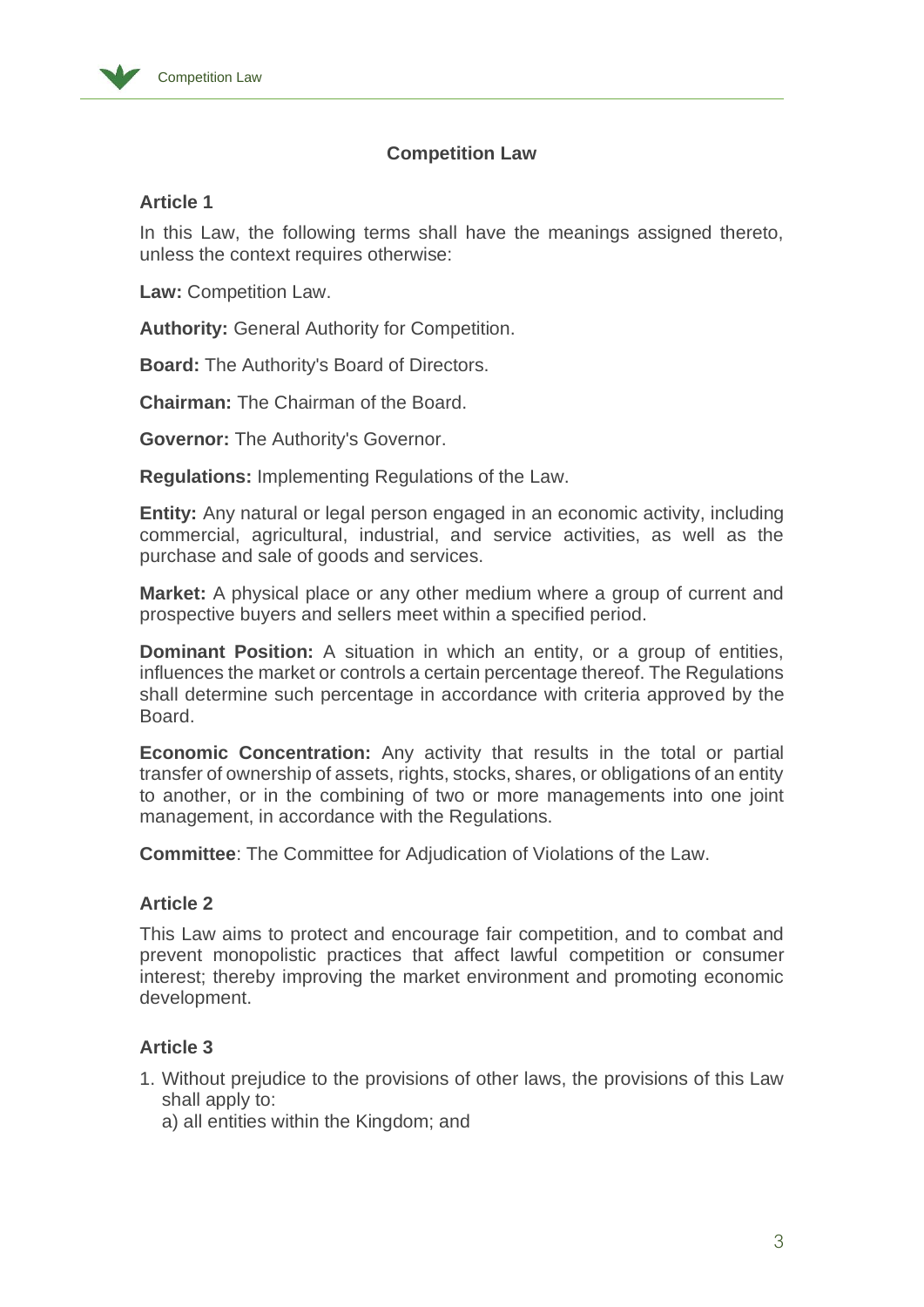

- b) practices taking place outside the Kingdom which have an adverse effect on fair competition within the Kingdom, in accordance with the provisions of this Law.
- 2. Paragraph (1) of this Article shall not apply to public establishments and State-owned companies if such establishments or companies are granted exclusive rights by the Government to provide goods or services in a certain field.
- 3. The Authority shall have original jurisdiction over any matter arising from the application of this Law, or conflicting or overlapping with the jurisdiction of other governmental entities.

The Regulations shall determine the rules that must be observed in the application of this Article.

## **Article 4**

The prices of goods and services shall be in accordance with market rules and free competition principles, except for prices of goods and services determined pursuant to a resolution issued by the Council of Ministers, or an applicable law.

## **Article 5**

Practices which deliberately or inadvertently prejudice competition, whether written or verbal, explicit or implicit, including agreements or contracts between entities, shall be prohibited, particularly the following:

- 1. Determining or proposing prices of goods, fees of service, and terms of sale or purchase, and the like.
- 2. Determining the goods' sizes, weights, and production quantities, or determining the performance of services.
- 3. Restricting the free flow of goods and services to or from markets in whole or in part by unjustly concealing, storing, or refusing to deal therein.
- 4. Any conduct that obstructs the entry of an entity into the market or leads to its exclusion therefrom.
- 5. Preventing a particular entity or entities from accessing goods and services available in the market, in whole or in part.
- 6. Dividing markets for the sale or purchase of goods and services, or designating them according to any specific criteria, particularly:
	- a) geographical areas;
	- b) distribution centers;
	- c) customer type; and
	- d) seasons and time periods.
- 7. Freezing or limiting the manufacturing, development, distribution, and marketing process, as well as all other investment activities.
- 8. Colluding or coordinating in bids or offers of government tenders, auctions, and the like, in a manner that prejudices competition.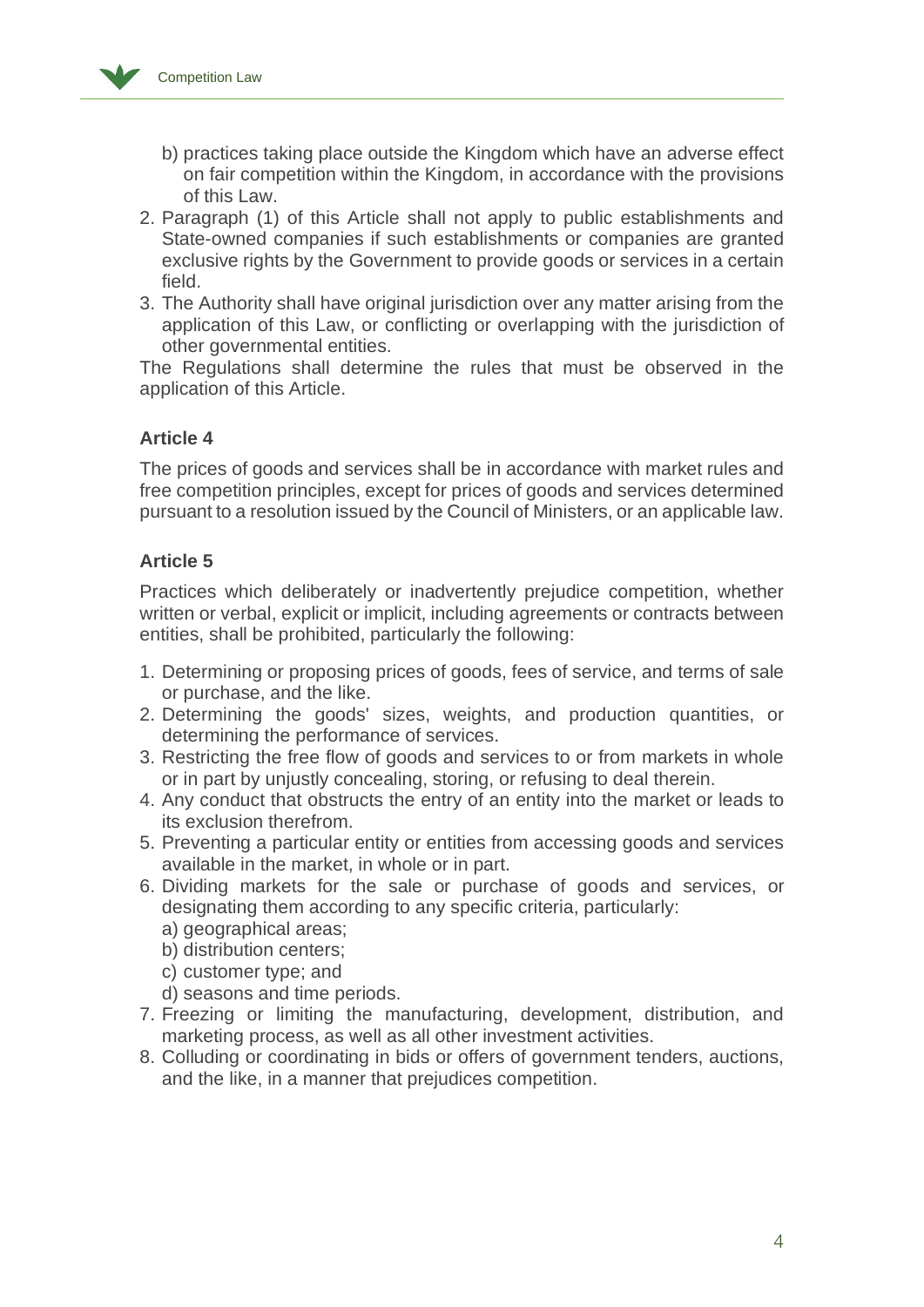

## **Article 6**

Any entity having a dominant position in the market or a substantial part thereof shall be prohibited from exploiting such position to prejudice or limit competition, including the following:

- 1. Selling goods or services at a price lower than their total cost to force entities out of the market or subject them to substantial losses, or to obstruct potential entities from entering the market.
- 2. Determining or imposing prices or terms for the resale of goods or services.
- 3. Decreasing or increasing quantities of available products to control prices and create a false sense of abundance or shortage.
- 4. Discriminating among entities under similar contracts in relation to prices of goods and fees of services or their terms of sale and purchase.
- 5. Refusing to deal with another entity without a valid reason to obstruct its entry into the market.
- 6. Requiring an entity to refrain from dealing with another entity.
- 7. Making the sale of goods or the provision of services conditional upon incurring obligations or accepting goods or services which, by their nature or by commercial use, are not related to the goods or services subject of the original contract or transaction.

## **Article 7**

Entities seeking to join an economic concentration transaction must notify the Authority at least 90 days prior to the completion of such transaction if the total value of the entities' annual sales exceeds the amount determined by the Regulations.

## **Article 8**

The Board may, in accordance with the Regulations and upon the recommendation of a technical committee formed for such purpose, approve an entity's request to be exempted from any of the provisions of Articles 5, 6, and 7 of this Law, if this improves market performance or improves the entity's performance in terms of product quality, technological development, or creative efficiency, provided the consumer's benefit from such exemption outweighs the effects of restricting freedom of competition.

## **Article 9**

- 1. The Regulations shall determine the procedures that must be followed in economic concentration notifications, as well as the required content, information, and documents.
- 2. The Authority may access and obtain copies of all records, data, files, and documents of the entities taking part in the economic concentration.

## **Article 10**

The Board shall issue a decision concerning economic concentration notifications in any of the following forms: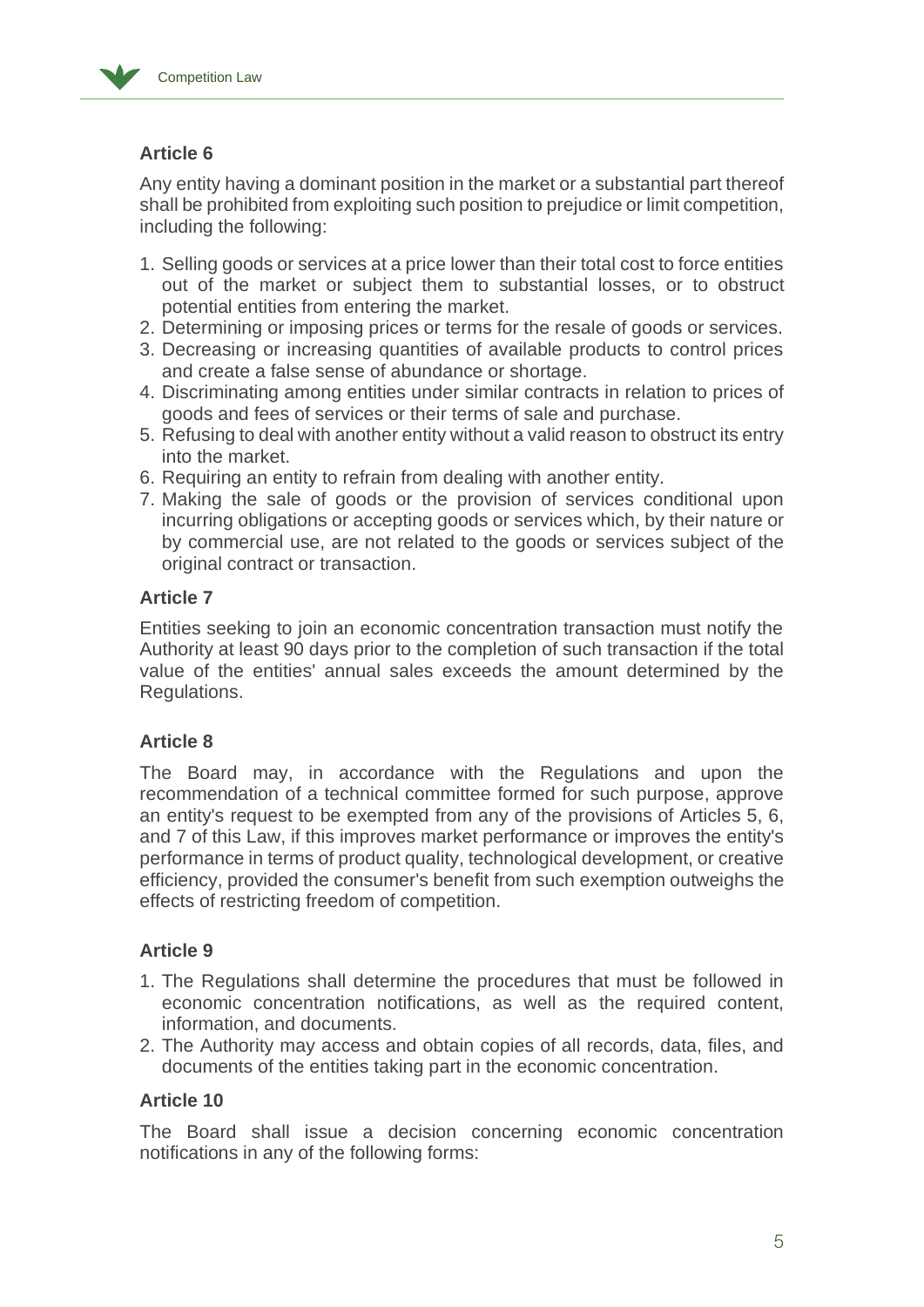

- 1. Approval.
- 2. Conditional approval.
- 3. Refusal.

The refusal and conditional approval decisions must be reasoned.

## **Article 11**

The entities referred to in Article 7 of this Law may not complete the procedures of economic concentration except in the following cases:

- 1. The Authority's written notification of the approval.
- 2. The lapse of 90 days from the date of notification without the Authority's written notice of the Board's approval or refusal.

## **Article 12**

- 1. Authority employees and Board members, except for members selected for their merits, shall be prohibited from engaging in business activities. Authority employees shall also be prohibited from engaging in any profession that conflicts with the Authority's work and its objectives. The Board shall adopt the rules for disclosure and transparency.
- 2. The Authority shall be prohibited from receiving gifts, donations, endowments, bequests, grants, or aid, except for those offered by government agencies.

## **Article 13**

- 1. Board members and Authority employees must maintain the confidentiality of information, records, data, files, and documents they obtain from entities while gathering evidence or conducting investigations, and they may not share them with a third party without the Authority's approval.
- 2. The Chairman, the Governor, or any Board member may not access or participate in a deliberation concerning a case or matter if he has an interest or relationship therein, is related to one of the parties by blood or marriage, or has represented one of them. The Regulations shall determine the relevant rules.

## **Article 14**

- 1. The Board shall issue a reasoned decision approving inquiry, search, and evidence-gathering procedures with respect to the investigation of complaints and reports relating to violations of this Law, as well as the filing or closing of a criminal action related thereto.
- 2. The Chairman or the Governor may, in exigent circumstances, issue a decision to inquire, search, gather evidence, or investigate practices which prejudice competition, provided said decision is presented to the Board at the first meeting following its issuance.

## **Article 15**

Officers designated by the Board shall undertake the following: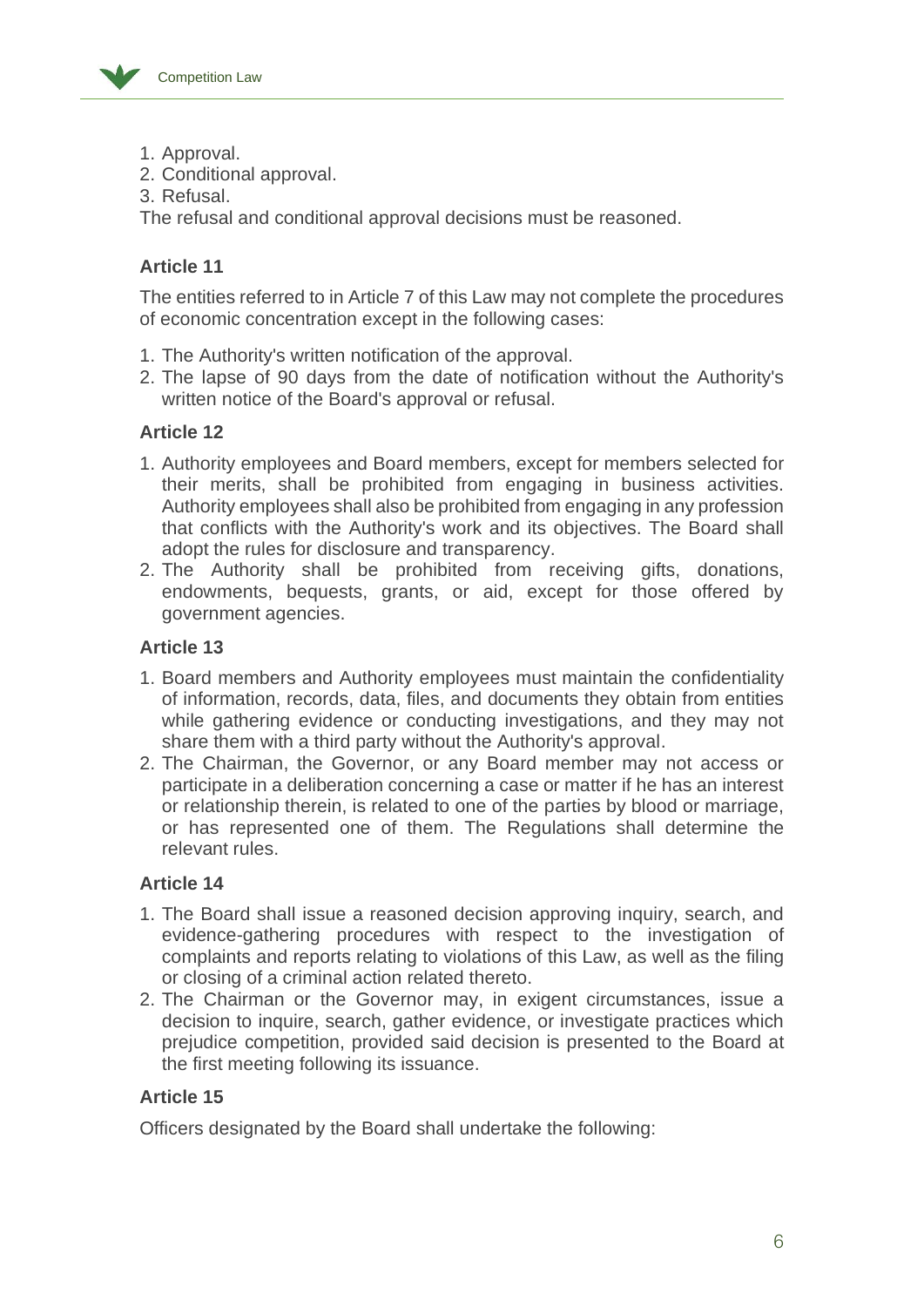

- 1. Inquiring, searching, gathering evidence, and recording violations of this Law and shall have judicial recording capacity. They shall also have the right to enter the entities' premises, offices, and branches during regular business hours, access their books and documents, and make copies thereof and a report to this effect shall be signed by the officers and the entity's employee present at the time of recording the violation. In competition-related cases, they may use all means of proof, including electronic and computergenerated data, telephone recordings, facsimile correspondence, and electronic mail. The Regulations shall specify their powers and work rules.
- 2. Conducting interrogations and investigations and prosecuting violations of this Law.

## **Article 16**

- 1. An entity may not prevent a law enforcement officer or investigator from carrying out a task assigned to him in accordance with the powers conferred upon him by this Law, nor may it withhold information, provide misleading information, or conceal or destroy documents that benefit the investigation.
- 2. The Authority may, when necessary, seek the assistance of the competent authorities, including law enforcement agencies, to enable law enforcement officers to carry out their duties.

## **Article 17**

The Authority may request relevant official authorities to provide it with periodic reports on entities operating in the market, or when needed, as specified by the Regulations.

## **Article 18**

- 1. Pursuant to a decision by the Board, and the nomination of the Chairman, a committee shall be formed comprising five experts—three of whom shall be legal specialists—for a renewable term of three years. Said Committee shall adjudicate violations of this Law and its Regulations, except for the violations referred to in Article 12(1) and Article 24, and shall impose the penalties provided for in this Law. The decision shall designate the Committee's chairman from among its legal specialists. Committee decisions shall be passed by majority vote and shall be reasoned. The Regulations shall determine the Committee's work procedures.
- 2. If the seat of a Committee member becomes vacant, another member may be appointed to fill his seat for the remainder of the Committee's term.
- 3. Committee decisions may be appealed before the competent court within 30 days from the date of the violator's notification. If the decision is overturned, the competent court shall review the violation and impose the appropriate penalty in accordance with the provisions of this Law.

## **Article 19**

1. Without prejudice to the provisions of Article 24 of this Law, any person violating any of the provisions of Articles 5, 6, 7, and 11 of this Law shall be subject to a fine not exceeding 10% of the total value of the annual sales subject of the violation, or a fine not exceeding 10 million riyals if it is not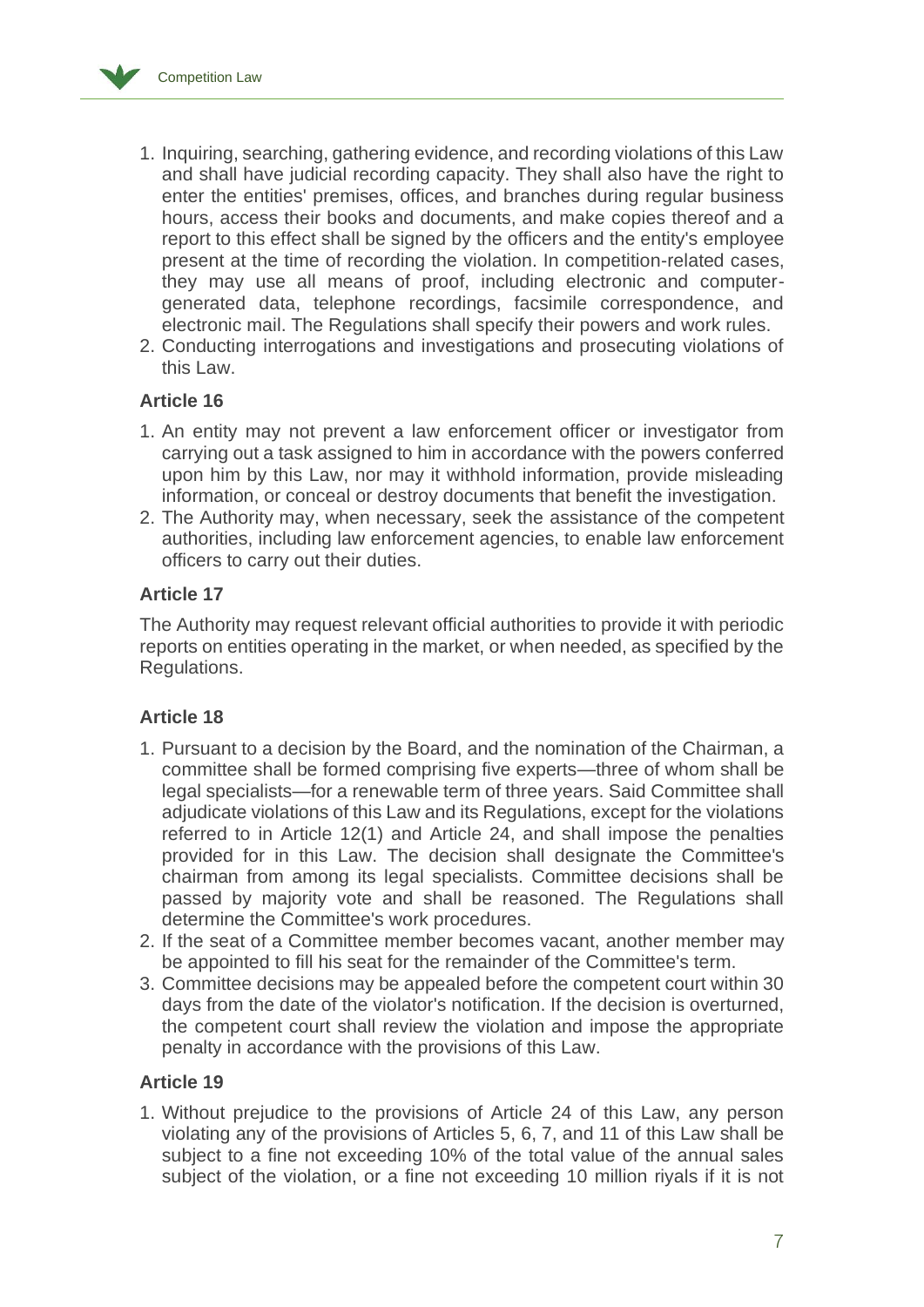

feasible to estimate the annual sales. The Committee may, at its discretion, impose a fine not exceeding three times the gains the violator accrues from the commission of the violation.

- 2. Without prejudice to any harsher penalty provided for by this Law or any other law, or the provisions of paragraph (1) of this Article, any person violating any of the provisions of Article 16 of this Law shall be subject to a fine not exceeding 5% of the value of the annual sales, or a fine not exceeding 5 million riyals if it is not feasible to estimate the annual sales.
- 3. If the violator repeats the violation, the Committee may double the fine imposed for the first violation. The violator shall be deemed a recidivist if the same violation is committed within three years from the date the decision on the first violation is issued.
- 4. The decision on violations provided for in this Article shall be published at the expense of the violator in a local newspaper issued in the area where he resides or in any other appropriate media outlet, provided that the judgment or decision is published after becoming final.
- 5. The Board shall issue a decision specifying the cases where the publication provided for in paragraph (4) of this Article is not mandatory. The Regulations shall provide the necessary rules to be observed.

## **Article 20**

Without prejudice to the provisions of Articles 12(1), 19, and 24 of this Law, any person violating any of the provisions of this Law or its Regulations shall be subject to a fine not exceeding 2 million riyals.

## **Article 21**

Without prejudice to the provisions of Article 19 of this Law, the Board may take one or more of the following measures in the event of any violation to the provisions of this Law:

- 1. Requiring the violator to make the necessary changes to rectify the violation within a specified period.
- 2. The Board may, upon issuance of the Committee's decision to impose the penalty, take one or more of the following measures:
	- a) Requiring the violator to dispose of certain assets, shares, or property rights, or to perform any other act to ensure the violation is rectified.
	- b) Requiring the violator to pay a daily fine not exceeding 10 thousand riyals until the violation is rectified within the period specified in the Board's decision. If such period lapses without rectifying the violation, the daily fine shall be doubled pending rectification.
	- c) Closing the entity temporarily for a period not exceeding 30 days, if the violation continues after the lapse of 90 days from the Board's notification.

The Regulations shall determine the rules necessary for the application of such measures.